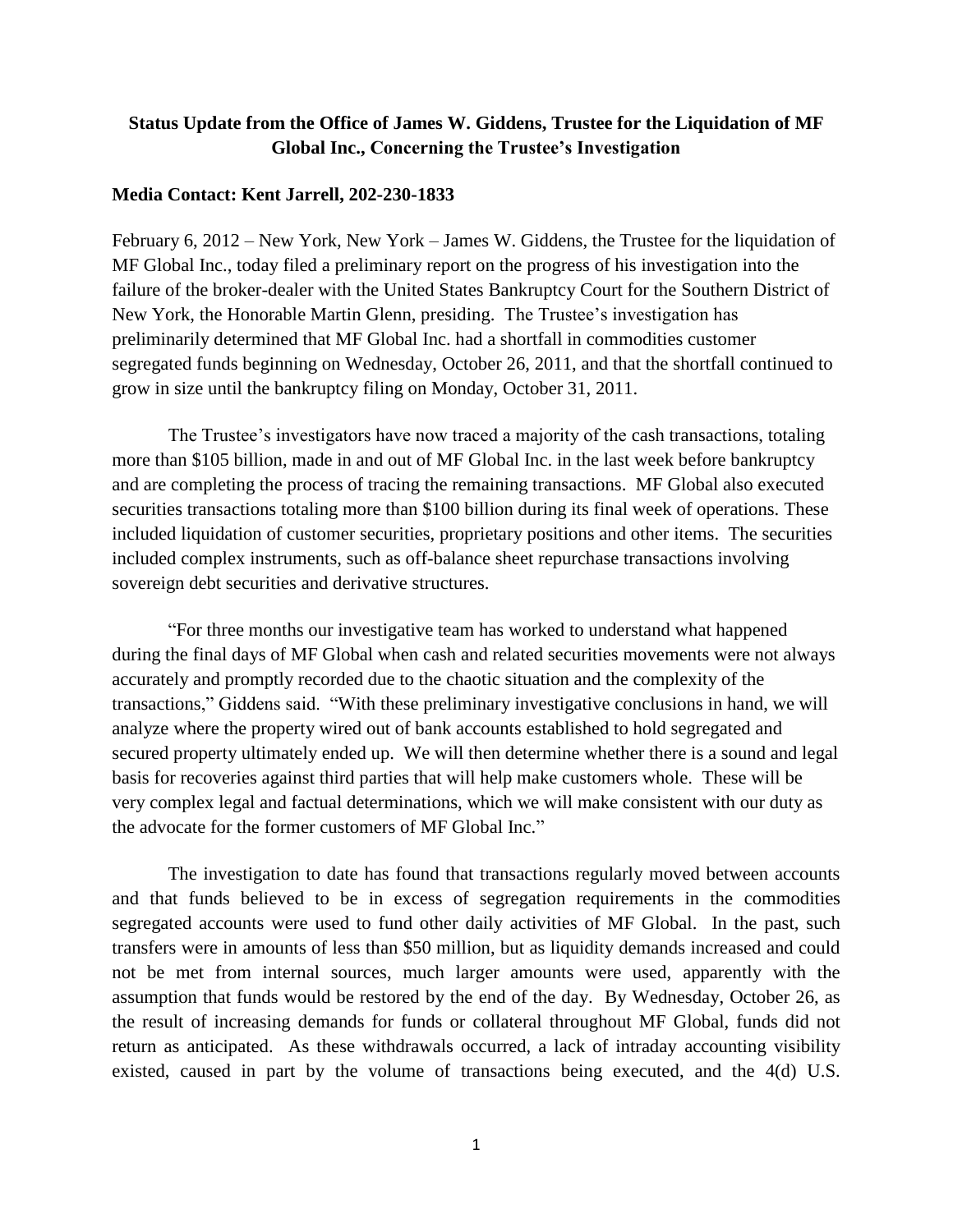segregated commodity customer account appears to have reached a deficit condition on Wednesday, October 26 that continued through to MF Global's bankruptcy.

The Trustee has identified most of the parties that were the immediate recipients of transfers from MF Global Inc. during the final days and weeks of operation. These transfers were largely effected through the clearing banks acting on behalf of MF Global Inc. The ultimate recipients of these transfers included banks, exchanges and clearing houses, MF Global Inc. affiliates, counterparties, and customers of the futures commission merchant and the brokerdealer.

The number of transactions executed by MF Global during the last week prior to the bankruptcy escalated to unprecedented volumes. The rush to meet funding needs for collateral, margin and customer liquidations led to billions of dollars in securities sales, draws on credit facilities, and a web of inter-company loans across affiliates, some foreign. The company's computer systems and employees had difficulty keeping up with the unprecedented volume of transactions. A number of transactions were recorded erroneously or not at all. So called "fail" transactions – where either the buyer or seller fails to deliver the cash or the security, respectively – were five times the normal volume during the firm's final week.

The investigation has revealed that a confluence of factors contributed to the deterioration of MF Global's liquidity position. The exposure to European sovereign debt, coupled with the announcement of disappointing quarterly results, triggered credit downgrades by Moody's, Fitch and S&P. This escalation in credit risk mandated substantial margin calls and increased demands from counterparties and exchanges for collateral. As an example, the additional margin paid to support only the sovereign debt positions exceeded \$200 million during the final week of operations. This was a significant drain on available cash and securities. The sovereign debt investments undertaken on a repo to maturity basis allowed some immediate gains to be booked, but these were purely paper profits generating negligible cash while the underlying transactions resulted in calls for substantial additional margin.

The heightened risk and apparent loss of confidence drove customers to close their accounts and withdraw funds, resulting in even greater demands on a relatively limited amount of available cash. The Trustee's investigation has revealed that, while personnel may not have been immediately aware of it, MF Global Inc. experienced a shortfall in 4(d) customer funds beginning during the day on Wednesday, October 26. The MF Global parent company struggled to continue to operate and even to sell the business, but MF Global Inc. appears to have remained in a shortfall of commodity customer segregated funds virtually continuously until its parent filed for Chapter 11 protection on Monday, October 31 and the Securities Investor Protection Act (SIPA) proceeding was commenced against MF Global Inc. later that afternoon.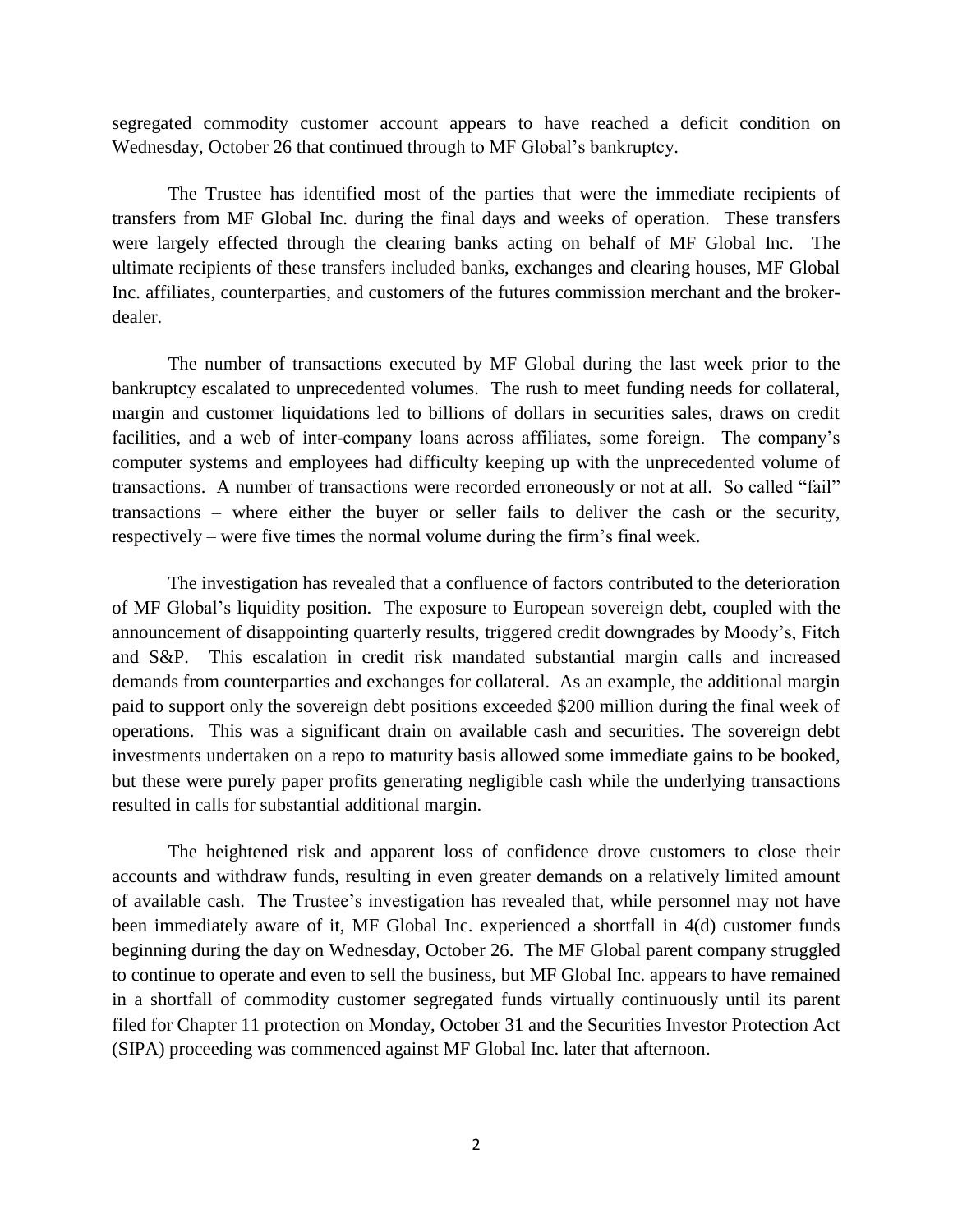The Trustee's investigators, including the legal and forensic accounting teams, have conducted over 50 witness interviews, preserved secure access to thousands of boxes of hard copy documents, imaged over 800 computer drives, and are maintaining over 100 terabytes of data.

To understand where the money went during October 2011, the analysis conducted by the Trustee's professionals has included 840 cash transactions in excess of \$10 million that total \$327 billion, and an ongoing analysis of related securities transactions involving a value of over \$100 billion. These large cash transactions alone span 47 bank accounts across eight financial institutions. An additional 20,000 cash transfers that total \$9 billion involve transfers of less than \$10 million.

The Trustee's investigation is continuing to correlate cash transfers to relevant movements of securities used as collateral or loaned to counterparties. To that end, the Trustee is now working with various third parties to further define these securities transactions and obtain more complete information about the extent and basis for transfers to select parties. The Trustee continues to investigate the complex factual and legal questions to determine how best to pursue possible recoveries and the extent to which applicable law would support claims against particular recipients of funds, affiliates, and possibly to other parties, including employees of MF Global.

The Trustee's investigation will continue, in coordination with the regulatory and law enforcement investigations that are being conducted by the Department of Justice, the CFTC, and the SEC on an ongoing basis. The Trustee will seek to release additional information related to his investigation in the future, but cannot prematurely release information that might compromise the integrity of those investigations or the Trustee's own efforts to recover funds for customers and the estate.

## **CLAIMS PROCESS AND ACCOUNT TRANSFERS**

The Trustee's staff is continuing its analysis of customer claims after the claims filing period for commodities customers closed on January 31, 2012.

Once a claim is reviewed by the Trustee's staff on as expedited a basis as possible, a determination letter will be issued to the claimant. These determination letters are being issued on a rolling basis. The determination letter will acknowledge the claim and provide a determination as to whether the claim has been allowed, denied, reclassified, or is subject to further reconciliation or information requests.

The Trustee is eager to make additional distributions to former MF Global Inc. customers as soon as possible. However, the Trustee is required by law to hold an appropriate reserve of